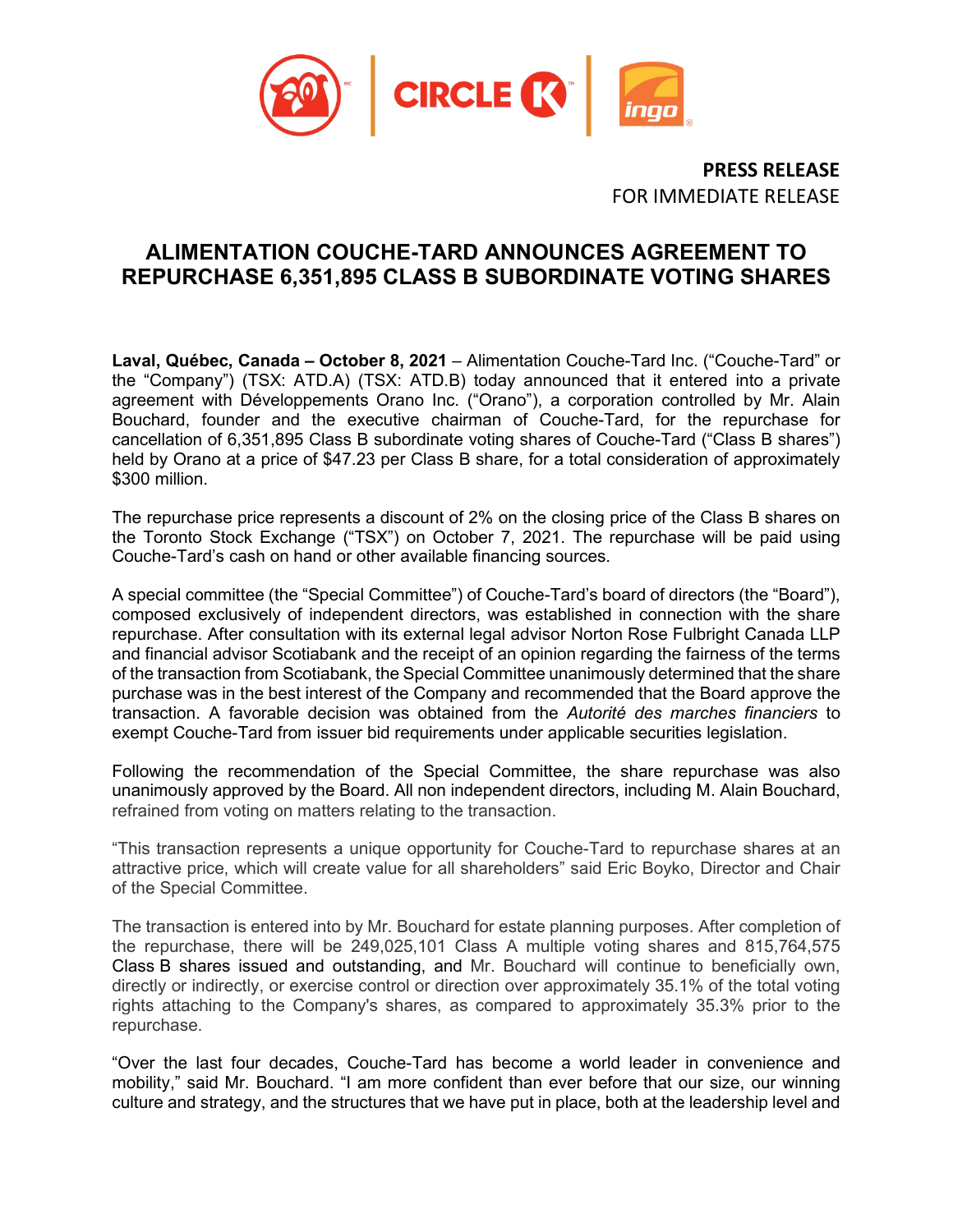

from a governance standpoint, will serve the business well as we grow into an even stronger, more innovative company. I will continue my commitment and leadership of Couche-Tard as we make our customers lives a little easier every day." Mr. Bouchard also indicated that he has no intention of disposing of additional Couche-Tard shares in the near future.

The share repurchase will be made in connection with the Company's normal course issuer bid ("NCIB") commenced on April 26, 2021. Under the NCIB, Couche-Tard is authorized to repurchase up to 32,056,988 Class B shares until the earlier of April 25, 2022 or the date on which the Company will either have acquired the maximum number of Class B shares allowable under the NCIB or otherwise decided not to make any further purchases for cancellation under it. On October 6, 2021, the TSX approved an amendment to the NCIB intended to allow the Company to proceed with purchases outside the facilities of the TSX by private agreements pursuant to exemption orders issued by securities regulators. As at October 7, 2021, the Company had repurchased 8,470,700 Class B shares under its current NCIB.

Information regarding the share repurchase, including the number of Class B shares purchased and aggregate repurchase price paid, will be available on SEDAR at www.sedar.com following the completion thereof. Couche-Tard will not issue any additional press release announcing the completion of this share repurchase.

## **About Alimentation Couche-Tard Inc.**

Couche-Tard is a global leader in convenience and fuel retail, operating in 26 countries and territories, with close to 14,200 stores, of which approximately 10,800 offer road transportation fuel. With its well-known Couche-Tard and Circle K banners, it is one of the largest independent convenience store operator in the United States and it is a leader in the convenience store industry and road transportation fuel retail in Canada, Scandinavia, the Baltics, as well as in Ireland. It also has an important presence in Poland and Hong Kong SAR. Approximately 124,000 people are employed throughout its network.

*For more information on Alimentation Couche-Tard Inc. or to consult its quarterly Consolidated Financial Statements and Management Discussion and Analysis, please visit: [https://corpo.couche-tard.com.](https://corpo.couche-tard.com/)*

**Contacts:**

**Investor Relations** Tel: (450) 662-6632, ext. 4619 [investor.relations@couche-tard.com](mailto:investor.relations@couche-tard.com)

**Media Relations: Lisa Koenig**, Head of Global Communications Tel: (450) 662-6632, ext. 6611 [communication@couche-tard.com](mailto:communication@couche-tard.com)

## **Forward-Looking Statements**

Certain statements in this press release may constitute forward looking statements within the meaning of securities legislation, including those with respect to the potential transaction. Positive or negative verbs such as "believe", "can", "shall", "intend", "expect", "estimate", "assume" and other related expressions are used to identify such statements. Such statements are based upon the current beliefs and expectations of Couche-Tard and are subject to significant